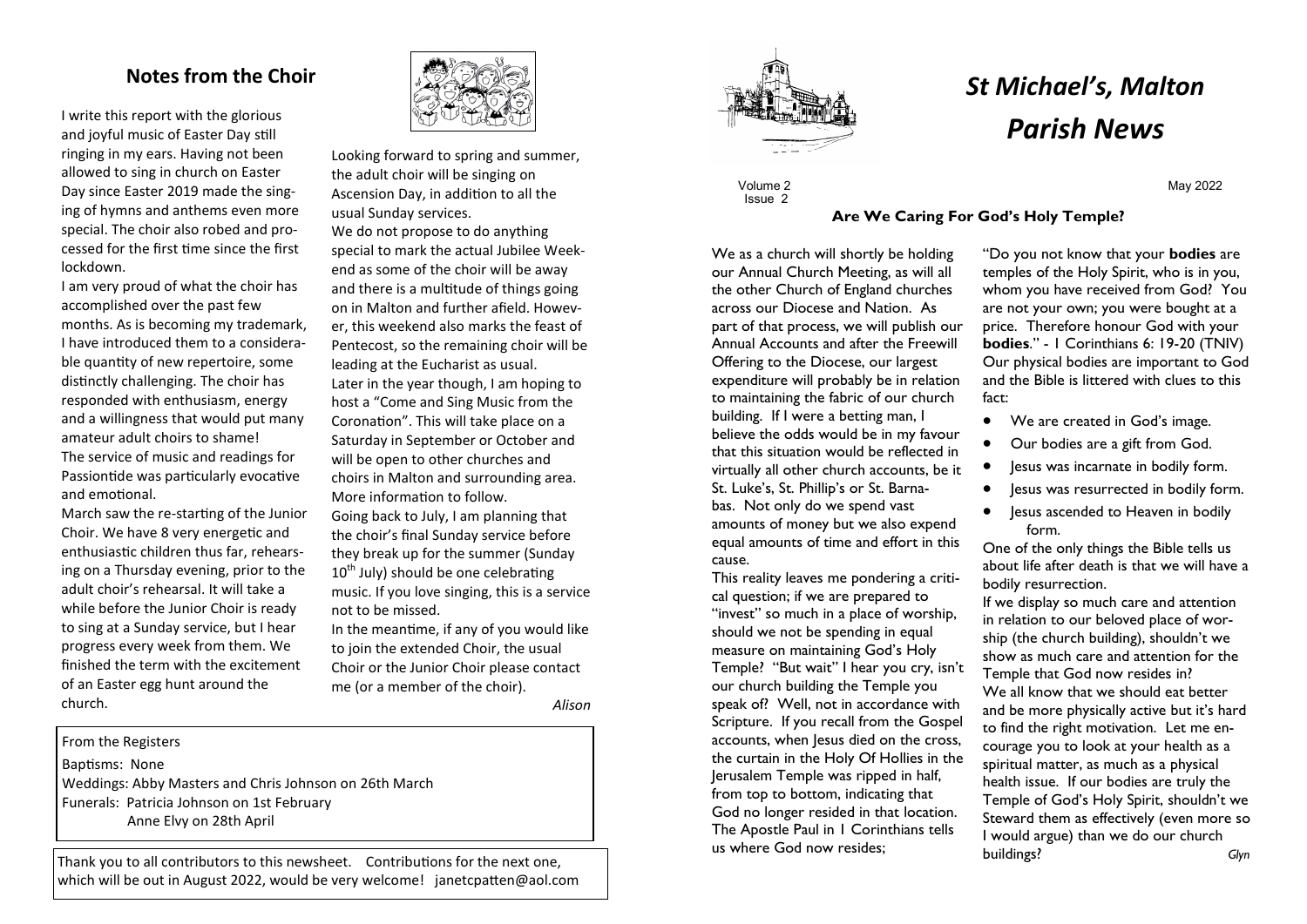## **From Connie Clark, our Churchwarden**

Many hands make light work, so the saying goes.

St. Michael's has a wonderful tradition of people volunteering their time whether to assist the vicar and warden in services or keeping the building sparkling and welcoming or offering hospitality.

It will soon be time for us all to put our efforts into our next major project. It is highly likely that we will all have to work hard to find funds for the clerestory window repairs on the south side of church. A working party has been set up to liaise with our church architect and oversee funding. Now that all surveys have been completed the PCC have tasked Andrew Boyce, our church architect, to draw up plans for the repair and send the works out to tender. All this is taking some considerable time but we are assured it is in hand. Once we have specific details, the application for grants and fundraising can begin in earnest.

We really will need many hands to complete this task and I am convinced everyone will rise to the challenge.

This is my last article to you as churchwarden. I thank you all for your generosity of time and willingness to ensure the church building is cared for and remains a symbol of Christianity in this town.

*Connie Clark*

# **Iona style service**

The next service will be on May 22nd at 4pm.



We will pray for for peace and justice throughout the world.

## **Celebrate Ascension Day at St Michael's!**

10.30am on Thursday 26th May with the choir

(please note this replaces the usual Wednesday communion service)

#### A PRAYER FOR UKRAINE

God of peace and justice, we pray for the people of Ukraine. We pray for peace and the laying down of weapons.

We pray for all those who fear for tomorrow, that your Spirit of comfort would draw near to them. We pray for those with power over war

or peace, for wisdom, discernment and compassion to guide their decisions. Above all, we pray for your precious children, at risk and in fear, that you would hold and protect them. We pray in the name of Jesus.

the Prince of Peace. Amen

# **Handbells**

Do you know that St Michael's owns 2 sets of handbells? There are 28 in total. If there is sufficient interest, we could get a group going. No previous experience needed - we can all learn together! There are you tube demonstrations to watch and you don't necessarily need to read music. If you think you might be interested contact Janet or Barry.

**Weekday service** Said Communion Service Wednesdays at 10.30am, (except 25th May) Followed by coffee at Malton Relish

St Michael's APCM will take place during the Parish Communion service on 8th May.

Thanks to our outgoing treasurer and churchwarden for all their time and

efforts over the past few years.

#### March, and has taken on this role with dedication and enthusiasm.

**Verger**

.<br>..........

 $k + 5.5$ 

St Michael's now has a verger. Andrew Nicholson started on 1st

HARING THE PEACE

| <b>Diary Dates</b> |                                                                                    |
|--------------------|------------------------------------------------------------------------------------|
|                    |                                                                                    |
| 01                 | 9.30am All Age Worship                                                             |
| 08                 | APCM during the 9.30 Eucharist                                                     |
| 26                 | 10.30am Ascension Day Eucharist                                                    |
|                    |                                                                                    |
|                    | Platinum Jubilee weekend                                                           |
| 05                 | 9.30am All Age Worship for Pentecost                                               |
| 12                 | <b>Trinity Sunday</b>                                                              |
|                    |                                                                                    |
| 03                 | 9.30am All Age Worship                                                             |
| 10                 | 9.30am Celebrating music - the choir's final service before<br>their summer break. |
| 16                 | 3pm Ryedale Festival event at St Michael's                                         |
| 21                 | 3pm Ryedale Festival event at St Michael's                                         |
|                    |                                                                                    |

A credit card reader has been installed in St Michael's for online donations. It will make it easier for visitors to the church to make a donation if they want to.

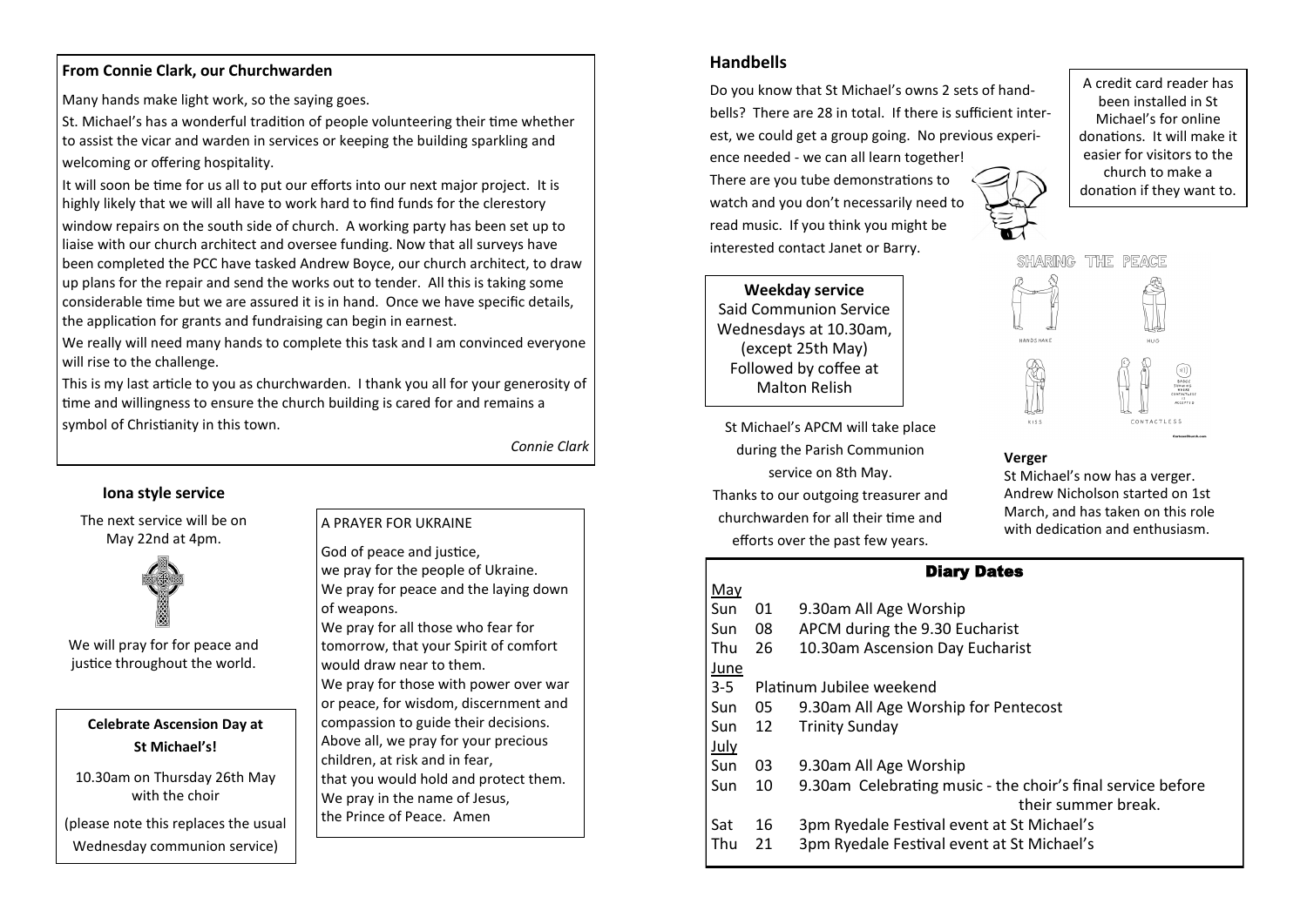### **Ralph Vaughan Williams**

This year is the 150<sup>th</sup> anniversary of the birth of Ralph Vaughan Williams (RVW), one of England's greatest composers. You may wonder what this has to do with us at St Michael's! 40 years ago the English Hymnal was our hymn book, and some of you will remember that small green book when Ron Treasure was our vicar. RVW was the musical editor of the English Hymnal which was first published in 1906. He was very thorough and decided that "besides being a compendium of all the tunes of worth that were already in use, the book should, in addition, be a thesaurus of all the finest hymn tunes in the world." In some cases he adapted folk tunes (e.g. *Kingsfold* for 'I heard the voice of Jesus say', and *Monks Gate* for 'He who would valiant be'). In all he used 35 folk tunes and also wrote four new tunes himself. You will probably know *Sine Nomine* (For all the Saints). The most well known is *Down Ampney* for 'Come down O Love Divine'. The tune is named after the village in Gloucestershire where his father was the vicar. In my opinion this is a hymn where words and music complement each other perfectly. The words were written by an Italian monk, Bianco da Siena (1350-1434). It is one of a number of poems he wrote in Italian (not latin!) which were published and then translated in the  $19<sup>th</sup>$  century.

> *Discendi, Amor santo Visita la mie mente Del tuo amore ardente, Si che di te m'infiammi tutto quanto.*

Proof of it's enduring popularity is it's inclusion in nearly every hymn book. It is number 175 in our blue hymn books.



# A prayer inspired by this hymn:

Gracious Father, send down upon us your Holy Spirit, to inhabit our souls, that through your presence in us, our hearts may be filled with compassion, our minds with humility and our lives with the light of your divine love, revealed in Jesus Christ our Lord. Amen.

Other pieces by RVW to listen out for are 'The Lark Ascending' and 'Fantasia on Greensleeves'.

# **What our young people are doing.**

#### Family Easter Adventure

On Good Friday, we invited families to come and join us in church to explore the Easter story through story, song, eggs, glue and icing and come they did! We have a long tradition at St Michael's of making the large Easter Garden with our families and as the years have gone on this has grown to being a morning full of fun and faith.

We explored the Easter story using 'resurrection eggs' and then set out to find out more at a variety of activities for all the family. Sarah supported the children to create the Easter Garden scene, reflecting on the elements of the Good Friday story to guide placing the hill, tomb and garden. Using stones, peat , sticks and all sorts of foliage, the Easter garden came to life. Families were also invited to make their own Easter Garden to take home, so all that donated foliage was well used! Eggs were also a big part of our morning, no surprise there. Everyone took up the challenge to decorate a hard boiled egg and then make a vehicle for their egg out of lego or duplo. A course was set to race the eggs between the servery and the font and many eggs didn't quite make it !! More egg fun involved wrapping eggs in anything to hand, be that bubble wrap, cotton wool, paper cups, tubes, straws and egg cartons in order to protect them from breaking when



dropped from a height! The children particularly enjoyed climbing the tallest ladder in church to drop (or hurl) their insulated eggs and then claim a prize chocolate egg if they had survived the fall. Some eggs came to grief but happily many survived and chocolate eggs were devoured.

Families had a chance to be quiet and reflective in the Lady Chapel as they scratched prayers onto rainbow card or nailed wooded rounds they had decorated onto our large wooden cross. It is always impressive to sit alongside children as they express their hopes, thanks and prayers in this way. Our busy morning also included decorating Easter biscuits, making Easter book marks and scratch art egg decorating and Easter themed playdough. We even had time for hot cross buns. To end we watched a super, child-acted 'Easter Story' video and then raised the roof with a vey loud rendition of the song 'God's not dead….no!' and left with the echoes of 'He is Alive' in our ears. Our morning or fun and faith was truly brilliant and the families who came left in no doubt about the glorious message of love and hope we all received at Easter.

PS Huge thanks to all who helped make all this happen! *Tracey*

LEGO CHURCH - Every 4th Sunday during the 9.30am service

Children (of all ages) are invited to join us for Lego Church, where we respond to a Bible story or the theme of the readings using LEGO. The children share their own thoughts and ideas about elements of the chosen story, and use our lego bricks to build something that shows their response. The session is finished with prayers offered by the children. We hope to be able to show the LEGO offerings to the rest of the church congregation at the end of the service .